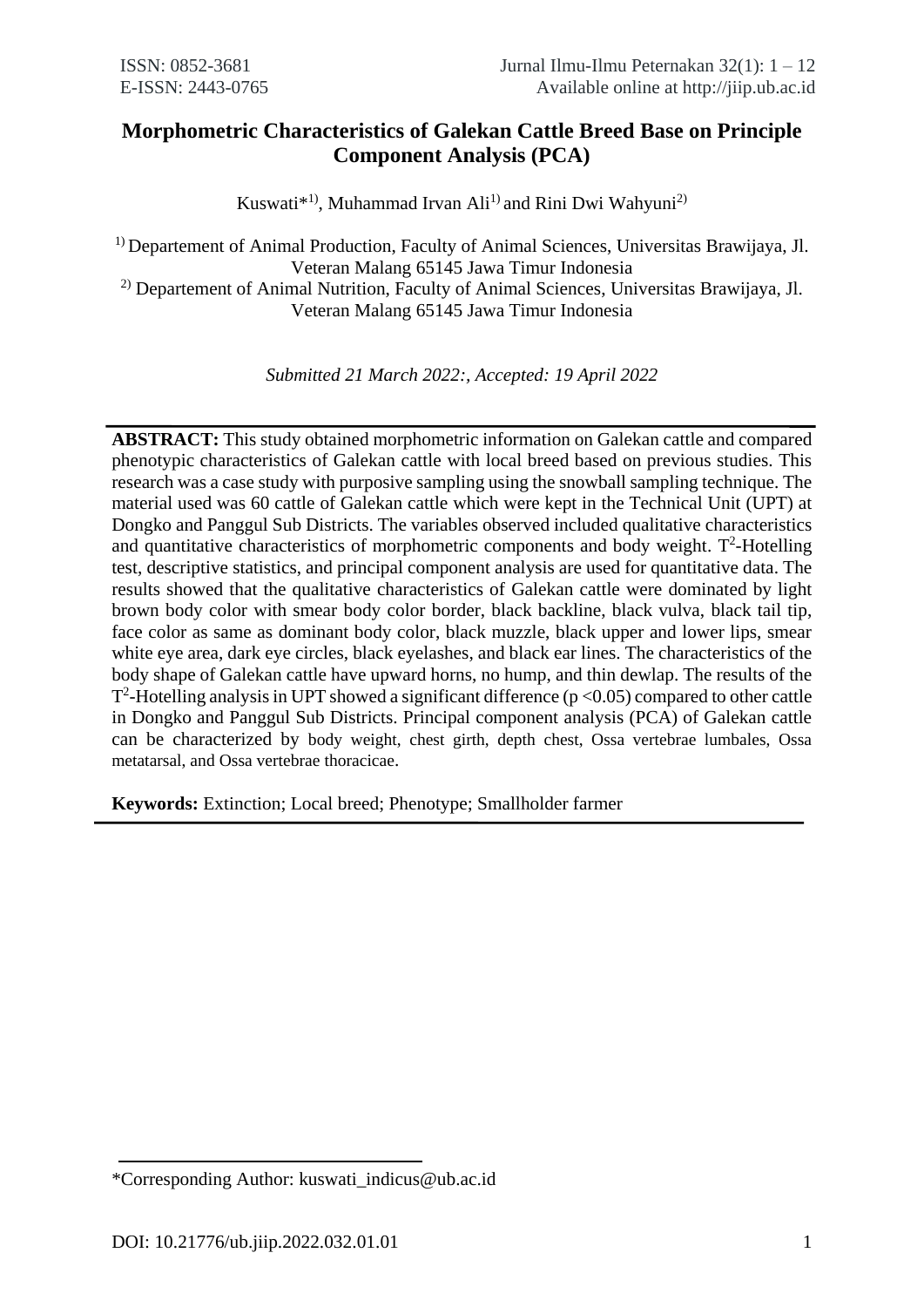## **INTRODUCTION**

Indonesia has several local genetic resources, such as Bali cattle, Java cattle, Madura cattle, Galekan cattle, and several crossbred cattle; Jabres cattle, Mandras cattle, Rambon cattle, Ongole crossbred (PO). The diversity of cattle breeds can be seen from the visual characteristics expressed in their phenotype (Noor, 2008). Local beef cattle have high adaptability to local environmental conditions, can utilize low-quality feed resources, and have the high reproductive ability. The trend to raise local cattle among smallholder farmers declined due to low growth rates of local cattle, so it will take a longer to raise compared to Limousin and Simmental breeds. Sumadi et al. (2008) declared that the current population of beef cattle in Java consists of PO, Simmental PO (Simpo), Limousin PO crossed (Limpo), and Brangus. However, the total number and population structure of each breed are unknown. The base population data and population structure are critical, and it used as initial data for making policies to increase productivity and developing and preserving local cattle.

Galekan cattle are threatened with extinction. According to the Agriculture Office of Trenggalek District data, the number of Galekan cattle raised in UPT Dongko and Panggul Sub District is only 22. In addition, a small number spreads around Dongko and Panggul Sub District. The population of Galekan cattle is at a critical point, based on the Agriculture Ministry of Indonesia 2006. The population of livestock genetic resources is declared critical if the number of adult females in the population is less than 10,000 heads. The criteria for a critical population of livestock genetic resources are divided into four groups as follows: (1) sparse population if the number of adult females is 5,000 – 10,000 heads; (2) vulnerable population if the number of adult females is  $1,000 - 5,000$  heads; (3) the population is threatened, if the number of adult females is  $100 - 1,000$  heads; (4) critical population, if the number of adult females is less than 100 heads. The existence of Galekan cattle as a local breed requires conservation and development efforts to be considered seriously.

The qualitative characteristics of Galekan cattle are similar to Madura cattle; the dominant skin color is brick red, has horns, has thin wattles, the color boundaries are not clear, has a long tail, and has black eye circles. Body sizes of adult female Galekan cattle, young females, and young males in terms of body length 113+2.06 to 118+5.21 cm, body weight 217+3.17 to  $250+28.2$  kg, withers height  $110 +3.11$  to 118+6.24 cm, hip height 113+6.13 to 116+14.32 cm and chest girth 140+6.63 to 145+8.31 cm (Susilawati, 2017). Mohamad et al. (2009) stated that Galekan cattle have a close relationship with Zebu cattle and Bali cattle, which amounted to 22%. It means they have a closer relationship to *Bos indicus* than Aceh, and Pesisir cattle are only 11-16%.

The limited data on these characteristics becomes an obstacle in conservation and development efforts. Other physical characteristics (phenotype) and body size indicate the closeness of characteristics to other cattle breeds. One of the parameters that can be used to see the characteristics of an animal is morphometric analysis. Bovine morphometric diversity will provide information on quantitative characteristics through morphological analysis with a discrimination technique approach and principal component analysis (PCA). PCA can be used to determine phylogenetic relationships and distinguish variables to determine the difference between groups (Utomo et al. 2010). Qualitative data were analyzed descriptively, while quantitative data were analyzed using PCA. PCA was used to determine the differences between the morphometric body sizes of the observed cattle. Exploration of the characteristics of Galekan cattle is very important to determine the genetic and phenotypic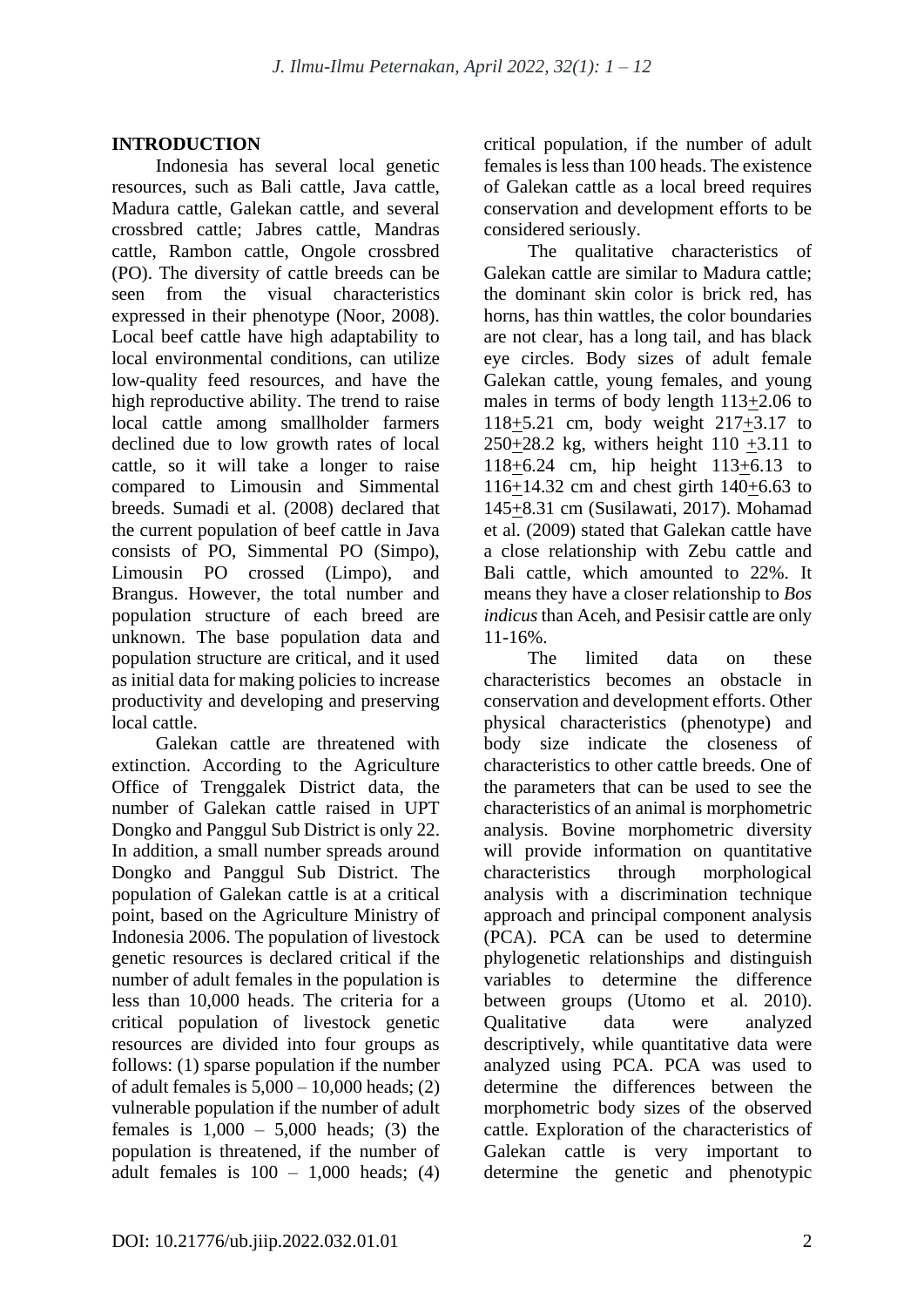potency qualitatively and quantitatively. Therefore, this study was conducted to obtain information on body measurement characteristics of Galekan cattle through research studies in their distribution area.

#### **MATERIALS AND METHODS Research Location and Time**

This research was conducted at the UPT located in Pogalan Sub District, Panggul Sub District, and Dongko Sub District, Trenggalek District. Data collection was carried out from September to December 2019.

## **Research Material**

The material used in this study is the 22 heads of Java cattle kept in the UPT in Pogalan Sub District. Meanwhile, in Dongko and Panggul Sub Districts, many samples were taken from Galekan cattle. Galekan cattle have black muzzle characteristics, black hairtail, brown color, or a mixture and black vulva (Susilawati, 2017).

The cattle observed were selected according to age based on PI (permanent incisor)  $PI_0 - PI_8$ ;  $PI_0$  (aged <12 months),  $PI_2$ (aged 12-18 months), PI<sup>4</sup> (aged 18- 24 months),  $PI_6$  (aged 24-30 months) and  $PI_8$ (aged >30 months). The cattle were grouped based on age and sex. Quantitative properties shown in vital body statistics were measured using a measuring tape of 1 cm (used for measuring chest girth and head index). Cattle weighing scales were used to measure body weight in kilograms. At the same time, measuring sticks were used to measure the length of the cervical vertebrae group, the thoracicae vertebrae group length, the lumbar spine group length, scapula, metacarpal, metatarsal, body length, withers height, chest width, hip height with an accuracy of 1 cm (used for morphometric measurement data). The procedure measuring all parameters was carried out according to the Food and Agriculture Organization's (FAO) standard procedure (FAO, 2012; ICVGAN, 2017).

#### **Research Methods**

The research was a case study through direct observation and measurement at UPT located in Pogalan Sub District, Panggul Sub District, and Dongko Sub District. The research location was determined by purposive sampling.

## **Statistic Analysis**

Qualitative data were analyzed descriptively, while quantitative data were analyzed by  $T^2$ -Hotteling which was used to determine the difference between the body measurement morphometrics of the observed cattle groups. The statistical formula for T2 -Hotelling according to (Pitutch and Stevens, 2016):

$$
T^{2} = \frac{n_{1}n_{2}}{n_{1} + n_{2}} \left(\frac{\overline{X1}}{\overline{X2}} - \frac{\overline{X2}}{\overline{X2}}\right)^{t} S_{G^{-1}} \left(\frac{\overline{X1}}{\overline{X2}} - \frac{\overline{X2}}{\overline{X2}}\right)
$$

$$
F = \frac{n_{1} + n_{2} - p - 1}{(n_{1} + n_{2} - 2)p} T^{2}
$$

- $T^2$  $=$  Statistical Value  $T^2$  Hotelling
- $F =$ Calculated Value  $T^2$  Hotelling
- $n_1$  = The size of the sample of cattle group 1
- $n_2$  = sample size of the cattle group 2
- $(X1)$  = Vector mean value of variables in cattle group 1
- $(X2)$  = Vector mean value of variables in cattle group 2
- $p =$  Number of variables to be measured
- $\overline{S}_{G}$  = Inverse of the covariance matrix (SG).

PCA was used to classify the characteristics of the relationship between body sizes. Grouping observations using principal component analysis (PCA) was

analyzed by Minitab 19 software. Descriptive statistical analysis was used to analyze the characteristics of body size included the length of the cervical vertebrae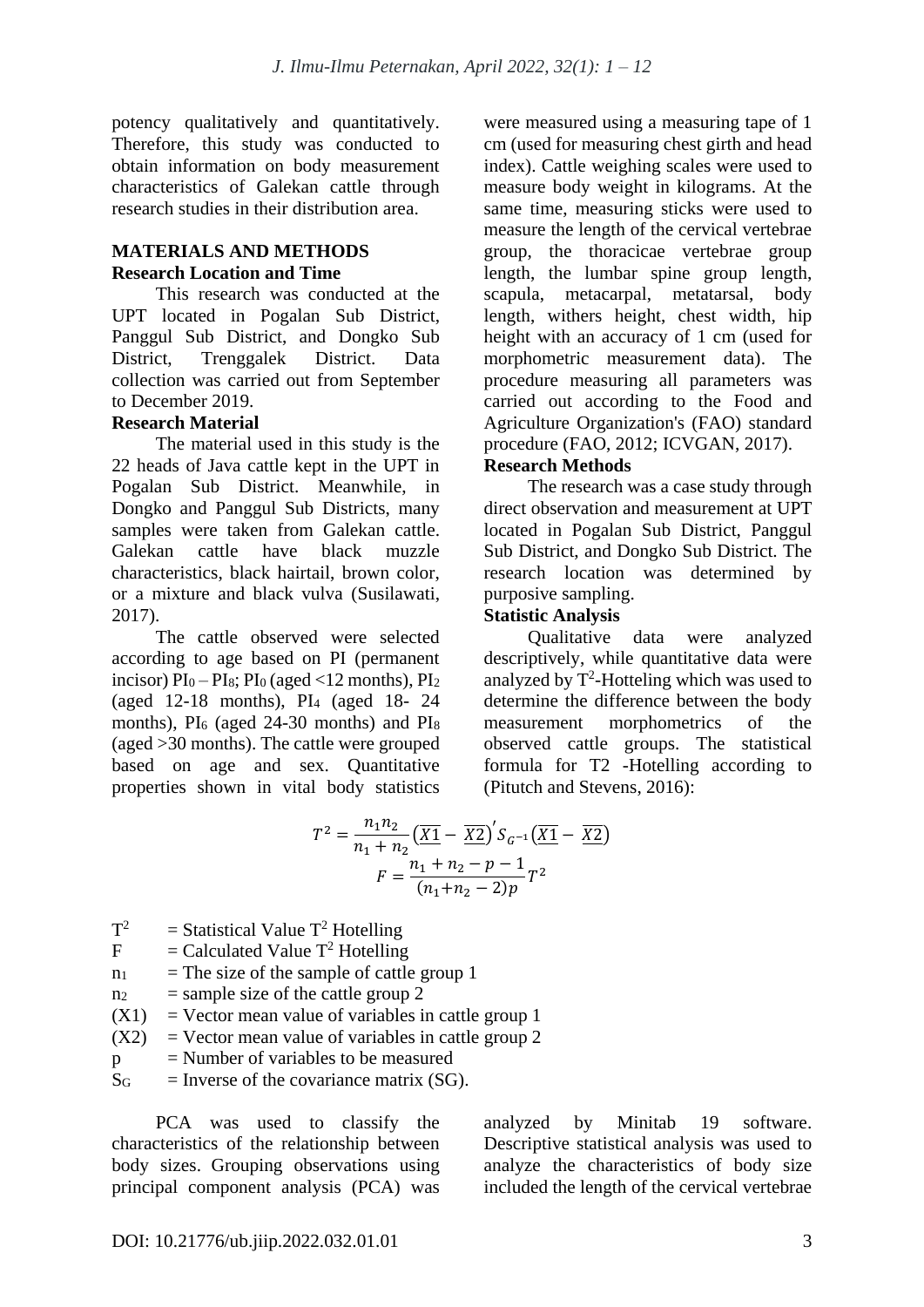bone group, the thoracicae vertebrae bone group length, the lumbar spine bone group length, the scapula bone length, the metacarpal bone length, the metatarsal bone length, body length, wither height, hip height, head length, head width, head index and body weight.

#### **RESULT AND DISCUSSION Qualitative Characteristics**

The results of the characteristic qualitative research based on observation showed that the composition of Galekan cattle is presented in Table 1.

| Qualitative characteristic | <b>UPT</b>                                          | Dongko sub     | Panggul sub      | Total          |            |  |  |  |  |
|----------------------------|-----------------------------------------------------|----------------|------------------|----------------|------------|--|--|--|--|
|                            |                                                     | District       | District         | n(60)          | $\%$       |  |  |  |  |
| Dominant body color        |                                                     |                |                  |                |            |  |  |  |  |
| - Brown                    | 12                                                  | 11             | 3                | 26             | 43,33      |  |  |  |  |
| - Light brown              | 5                                                   | 17             | 6                | 28             | 46,67      |  |  |  |  |
| - Other                    | 5                                                   | $\mathbf{1}$   |                  | 6              | 10,0       |  |  |  |  |
| Back dorsal line color     |                                                     |                |                  |                |            |  |  |  |  |
| - Black                    | 13                                                  | 8              | $\mathfrak{Z}$   | 24             | 40,0       |  |  |  |  |
| - Same as the body color   | 7                                                   | 11             | 3                |                | 35,0       |  |  |  |  |
| - Other                    | $\overline{2}$                                      | 3<br>10        |                  | 15             | 25,0       |  |  |  |  |
| <b>Buttocks</b> color      |                                                     |                |                  |                |            |  |  |  |  |
| - Smear                    | 19                                                  | 25             | 8                | 52             | 86,67      |  |  |  |  |
| - Same as the body color   | 3                                                   | $\overline{4}$ | 1                | 8              | 13,33      |  |  |  |  |
| Vulva color                |                                                     |                |                  |                |            |  |  |  |  |
| - Black                    | 19                                                  | 22             | 6                | 48             | 80,00      |  |  |  |  |
| - Pink                     |                                                     | $\overline{2}$ |                  | $\overline{2}$ | 3,33       |  |  |  |  |
| - Mix color                | 3                                                   | $\overline{4}$ | 3                | 10             | 16,67      |  |  |  |  |
| Tail tip color             |                                                     |                |                  |                |            |  |  |  |  |
| - Black                    | 21                                                  | 26             | 9                | 56             | 93,33      |  |  |  |  |
| - White                    | 1                                                   |                |                  | 1              | 1,67       |  |  |  |  |
| - Same as body color       | $\overline{0}$                                      | 3              | $\overline{0}$   | 3              | 5,00       |  |  |  |  |
| Muzzle color               |                                                     |                |                  |                |            |  |  |  |  |
| - Black                    | 22                                                  | 29             | 9                | 60             | 100        |  |  |  |  |
|                            | Characteristics of the body shape of Galekan cattle |                |                  |                |            |  |  |  |  |
| Horn                       |                                                     |                |                  |                |            |  |  |  |  |
| - Horn heading Forward     | 3                                                   | 8              | $\overline{2}$   | 13             |            |  |  |  |  |
| - horns upward             | 19                                                  | 17             | 6                | 42             | 21,67 70,0 |  |  |  |  |
| - horns lead to the Side   | $\theta$                                            | 3              | $\boldsymbol{0}$ | $\mathfrak{Z}$ | 5,0        |  |  |  |  |
| - No horns                 | $\overline{0}$                                      | 1              | 1                | $\overline{2}$ | 3,33       |  |  |  |  |
| Hump                       |                                                     |                |                  |                |            |  |  |  |  |
| - large humped             | 10                                                  | 9              | 1                | 20             | 33,33      |  |  |  |  |
| - No hump                  | 12                                                  | 20             | 8                | 40             | 66,67      |  |  |  |  |
| Dewlap at the neck         |                                                     |                |                  |                |            |  |  |  |  |
| - Thin                     | 22                                                  | 29             | 9                | 60             | 100        |  |  |  |  |

| <b>Table 1.</b> Physical characteristics of Galekan cattle |  |
|------------------------------------------------------------|--|
|------------------------------------------------------------|--|

The results of the analysis of the characteristics of the Galekan cattle based on the color characteristics of the body parts have similarities with the *Bos javanicus* (Bali cattle) and *Bos indicus* (Madura

cattle). However, the dominant body color characteristic of Galekan cattle is different from Susilawati (2017) study, which states that Galekan cattle have a brick red dominant color.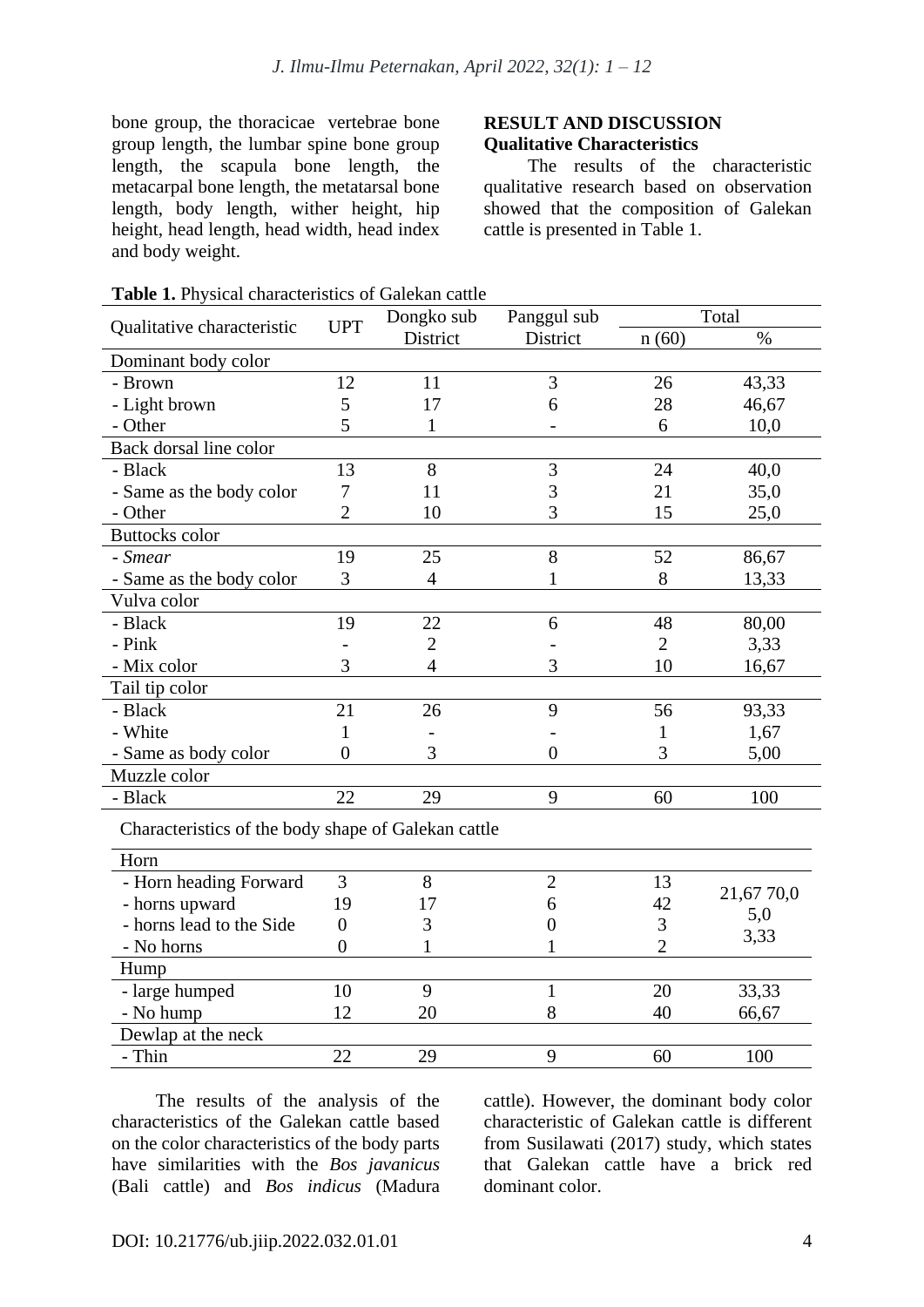

**Figure 1.** Characteristics of Galekan cattle based on dominant color and body color border. (a). brick red; (b) brown; (c). light brown; (a), (b), (c) Smear color border; (d). The body color border is clear

The color composition diversity of Galekan cattle provides specific characteristics to compare with other cattle breeds. Trifena et al. (2011) stated that color differences were caused by genetic differences between cattle breeds controlled

by one or more pairs of genes. A comparison of the color characteristics of Galekan cattle with Indonesian local cattle breed based on the National Indonesian Standard (SNI) is presented in Table 1.

|  | <b>Table 2.</b> Color characteristics of female Galekan cattle with Indonesian local female cattle |  |  |  |  |
|--|----------------------------------------------------------------------------------------------------|--|--|--|--|
|  | based on SNI                                                                                       |  |  |  |  |

|                | Color           | Galekan     | Bali                   | Madura              |             | Aceh cattle <sup>3</sup> Pesisir cattle <sup>4</sup> |
|----------------|-----------------|-------------|------------------------|---------------------|-------------|------------------------------------------------------|
| N <sub>o</sub> | characteristic  | cattle      | $c$ attle <sup>1</sup> | cattle <sup>2</sup> |             |                                                      |
| 1.             | Dominant in     | Brown or    | reddy                  | brick red           | brick red,  | Light brown                                          |
|                | body            | light brown | brown                  | or light            | brown to    | to brick red,                                        |
|                |                 |             |                        | brown               | light brown |                                                      |
| 2.             | Circle around   | black       | black                  | black               | black       | black                                                |
|                | an eye          |             |                        |                     |             |                                                      |
| 3.             | Line around an  | black       | black                  | black               | black       | black                                                |
|                | ear             |             |                        |                     |             |                                                      |
| 4.             | Metacarpal      | white smear | white,                 | white               | white smear | white smear                                          |
|                | and Metatarsal  |             | clear                  | smear               |             |                                                      |
|                | area            |             | border                 |                     |             |                                                      |
| 5.             | Hairtail        | black       | black                  | black               | black       | black                                                |
| б.             | <b>Backline</b> | black       | black                  | black               |             |                                                      |
| 7.             | Muzzle          | black       | black                  | black               | black       | black                                                |

Source: SNI 7651.4 Bali Cattle<sup>1</sup>; SNI 7651.2 Madura Cattle<sup>2</sup>; SNI 7651.3 Aceh Cattle<sup>3</sup>; SNI 7651.6 Pesisir Cattle<sup>4</sup>.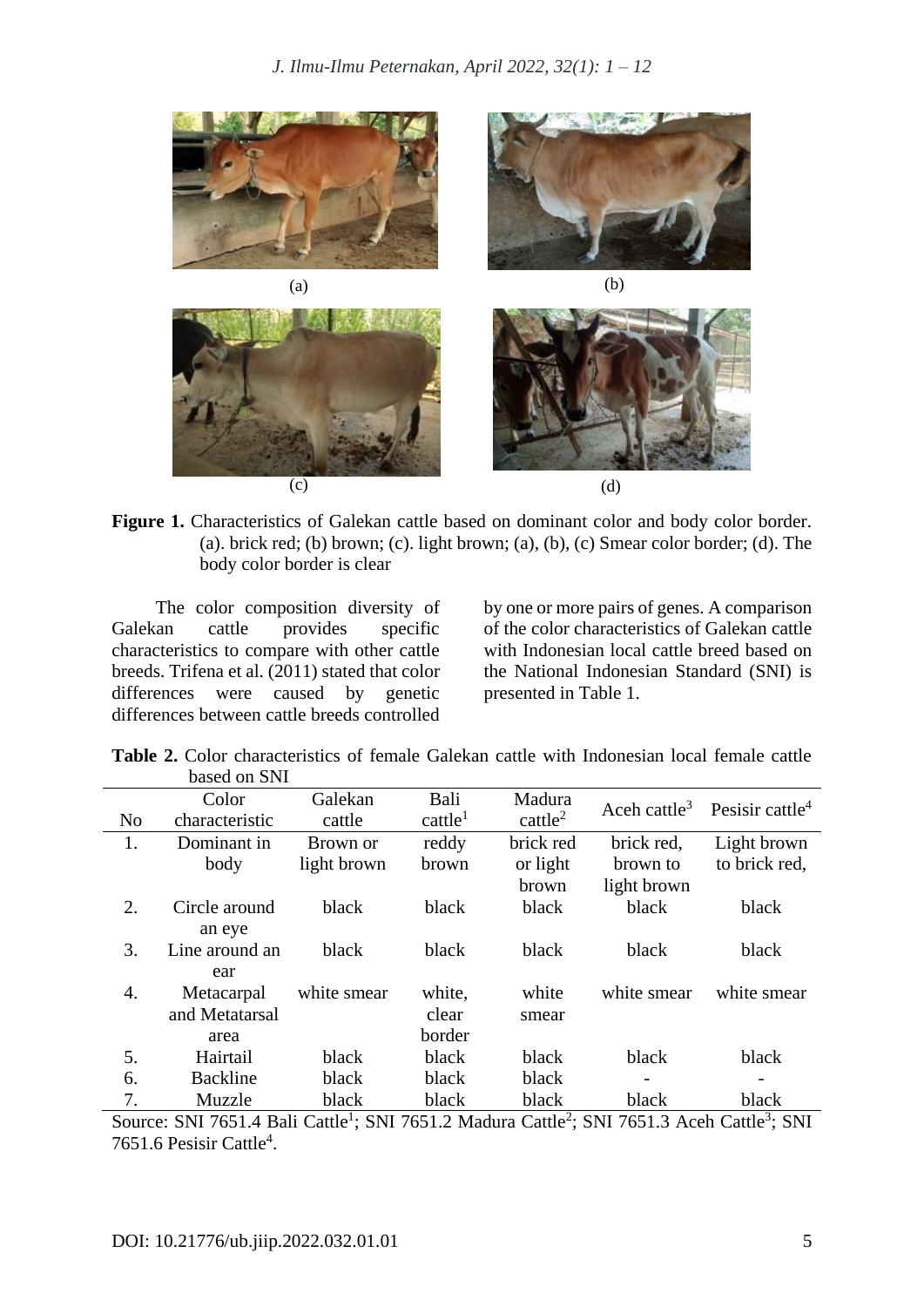Table 1. shows that the characteristics of female Galekan cattle have characteristics color similar to Bali cattle, Madura cattle, Aceh cattle, and Pesisir cattle. The color characteristics are similar to the most Indonesian local breed based on SNI. The eye circumference, hairtail, backline, and muzzle are all black. The dominant body color of female Galekan cattle is similar to Pesisir and Aceh cattle, brown to light brown. The color of the Bali cattle on the legs is visible, while the Galekan cattle have a smear border and the dominant body color is brown or light brown. Bali cattle are thought to result from the domestication of banteng (*Bos javanicus*). According to a previous study by Mahdi et al. (2013), the characteristics of Bali cattle and Baluran bulls have considerable similarities based on craniometric analysis.

Baluran bulls have many characteristics in common with Bali cattle, but there are still differences in cranium size, perhaps due to domestication. Mohamad et al. (2009) stated that Aceh cattle, Pesisir cattle, Madura cattle, and Galekan cattle are the same group as *Bos indicus* (Nellore cattle, Ongole cattle, Sahiwal cattle) based on the phylogenetic tree. Meanwhile, Bali cattle are not, but it still has similarity around 22%. Color characteristics can be used as a marker of a cattle breed. Therefore, it can be used as a fundamental consideration for breeding selection.

## **Quantitative Characteristic**

## **The Result of the T<sup>2</sup> Hotelling Test of Galekan Cattle Body Size**

 $T^2$  Hotelling's test is used to distinguish the mean value of the variables from two different populations or groups of cattle at once. Each group consists of two or more varieties, and statistical analysis will be carried out. The  $T^2$  Hotelling's test results showed differences in body characteristics between the two groups of Galekan cattle based on their sub-populations. The results showed that the Galekan cattle in the UPT and the distribution of Dongko and Panggul Sub Districts had significant differences  $(p<0.05)$ . The research data showed that the real difference was influenced by the

variables  $(X_2)$  withers height and  $(X_3)$  hip height with the correlation values 0.210 and 0.214, respectively, so the higher of withers height  $(X_2)$ , the greater the size  $(X_3)$  hip height of Galekan cattle. The research data had found that Galekan PI2-PI<sup>8</sup> cattle in the Dongko and Panggul Districts had an average withers height  $(X_2)$  and the greater hip height (X<sub>3</sub>); 125.95  $+$  6.55 cm and  $129.34 + 6.82$  cm, respectively. Meanwhile, the cattle in UPT had a size of withers height  $(X_2)$  and hip height  $(X_3)$  of  $111.94 + 6.43$  cm and 114.44  $\pm$  7.29 cm, respectively. The difference is due to the pattern of rearing and the offspring of Galekan cattle. Galekan cattle found in those Sub District have potentially mixed with other breeds, which have greater body size and bodyweight because of the artificial insemination program's implementation. The results study by Nurgiartiningsih (2010) stated that the crossbred cattle showed higher chest girth and body length for the first offspring and optimum body.

#### **Principal Component Analysis (PCA) of Galekan Cattle Body Size**

The use of PCA aims to reduce variables of Galekan cattle, including  $(X_1)$ body length,  $(X_2)$  withers height,  $(X_3)$  hip height,  $(X_4)$  head length,  $(X_5)$  head width, (X6) chest girth, (X7) depth chest, *Ossa vertebrae cervicales*, (X9) *Ossa vertebrae thoracicae* , (X10) *Ossa vertebrae lumbales*, (X11) *Ossa metacarpal*, (X12) *Ossa Metatarsal*, (X13) *Ossa scapula* and (X14) body weight. The first principal component (PC1) has an eigenvalue of 8.12 with a cumulative diversity of 58%. Furthermore, PC<sup>2</sup> has an eigenvalue of 1.310, which can explain 9.4% of the total sample variation, PC<sup>3</sup> explains 8% of sample variation with an eigenvalue of 1.12, and  $PC_4$  explains 5.5% of sample variation.

The cumulative value that the first four principal components can explain has explained  $80.8\%$ . The use of PC<sub>1</sub> and PC<sub>2</sub> has been able to describe the diversity of the morphometric characteristics of Galekan cattle due to the highest cumulative value. Further explanation by Heryani et al. (2018) is that the first principal component  $(PC_1)$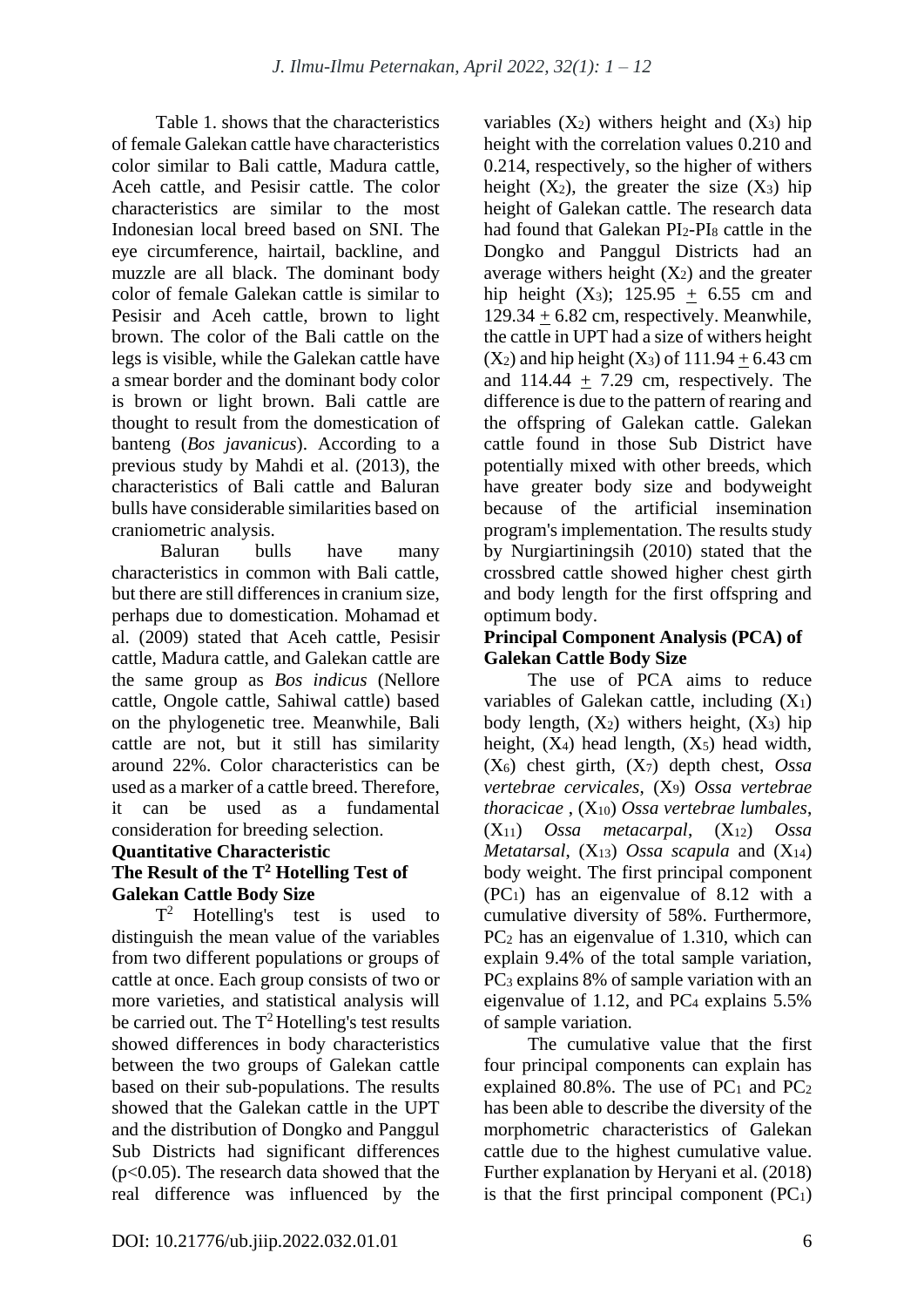can be accepted as a vector size and the second principal component  $(PC_2)$  as a shape vector. So that  $PC_1$  can show size differences which will explain the different levels of body size variation in a group of animals, while  $PC<sub>2</sub>$  will explain the shapes that are not described in  $PC<sub>1</sub>$ . The results of the principal component analysis obtained the equation  $(PC_1)$ , the first principal

component  $(Y_1)$ ,  $(PC_2)$ , the second principal component  $(Y_2)$ ,  $(PC_3)$ , the third principal component  $(Y_3)$ ,  $(PC_4)$ , the fourth principal component  $(Y_4)$ . The grouping of variables is taken with the two most significant values , or a value that is more than 0.3. A positive (+) or negative (-) sign indicates the relationship between the principal components and the original variable**.**

## $Y_1 = 0$ , 322  $X_1 + 0$ , 293  $X_2 + 0$ , 302  $X_3 + 0$ , 262 $X_4 + 0$ , 261 $X_5 + 0$ , 328  $X_6 + 0$ , 168  $X_7$  $+ 0.193X_8 + 0.220X_9 + 0.182X_{10} + 0.267X_{11} + 0.254X_{12} + 0.284X_{13}$  $+ 0,333 X_{14}$

The results showed that the morphometric PC<sup>1</sup> value of Galekan cattle was explained dominantly by the variables body length  $(X_1)$ , chest girth  $(X_6)$ , and body weight  $(X_{14})$ . It can be seen that the coefficient value is more significant compared to other variables. The coefficients on the three variables show a positive sign, which means that  $PC<sub>1</sub>$  has a close relationship with the constituent variables. The variables of body weight and chest girth of Galekan cattle can describe the size. Therefore the more excellent value of the determinant coefficient of body weight and chest girth, the larger the body size of the cattle. The previous research of Septayani et al. (2015) declared that body length and chest girth were most effectively

used to estimate body weight with a regression equation. In practice, chest girth was the primary variable in estimating body weight. The total diversity value of  $PC<sub>1</sub>$  is 58%, with an eigenvector value of 8.12, and the  $PC<sub>1</sub>$  equation can be explained by the variables of chest girth and body weight. The body shape characteristics of Galekan cattle will affect the shape and the size, which will become the unique characteristics to distinguish it from other types of cattle.

The study results from Warwick et al. (1987) explained that body size and body components are a biological balance that can be used to predict body shape as a characteristic of a species, phylum, breed, and type of livestock.

$$
Y_2 = 0,087 X_1 + 0,373 X_2 + 0,307 X_3 - 0,103 X_4 - 0,168 X_5 + 0,129 X_6 - 0,397 X_7 - 0,378 X_8 - 0,358 X_9 + 0,442 X_{10} - 0,229 X_{11} - 0,115 X_{12} - 0,035 X_{13} + 0,112 X_{14}
$$

The value of  $PC<sub>2</sub>$  was explained more by the variables in the depth chest  $(X<sub>7</sub>)$  and Ossa vertebrae lumbales  $(X_{10})$ . The negative value of the variable coefficients in the depth chest indicates a negative relationship, while the vertebral column lumbar spine shows a positive relationship. Variable components in the depth chest and lumbar spine have the highest scores to explain most of the second principal components with eigenvector values of 0.397 and 0.442. The cumulative variability that can be explained is 9.4%.

$$
Y_3 = -0.063 X_1 + 0.142 X_2 + 0.189 X_3 - 0.197 X_4 - 0.119 X_5 - 0.115 X_6 - 0.330 X_7 - 0.197 X_8 - 0.117 X_9 - 0.457 X_{10} + 0.447 X_{11} + 0.543 X_{12} + 0.050 X_{13} - 0.081 X_{14}
$$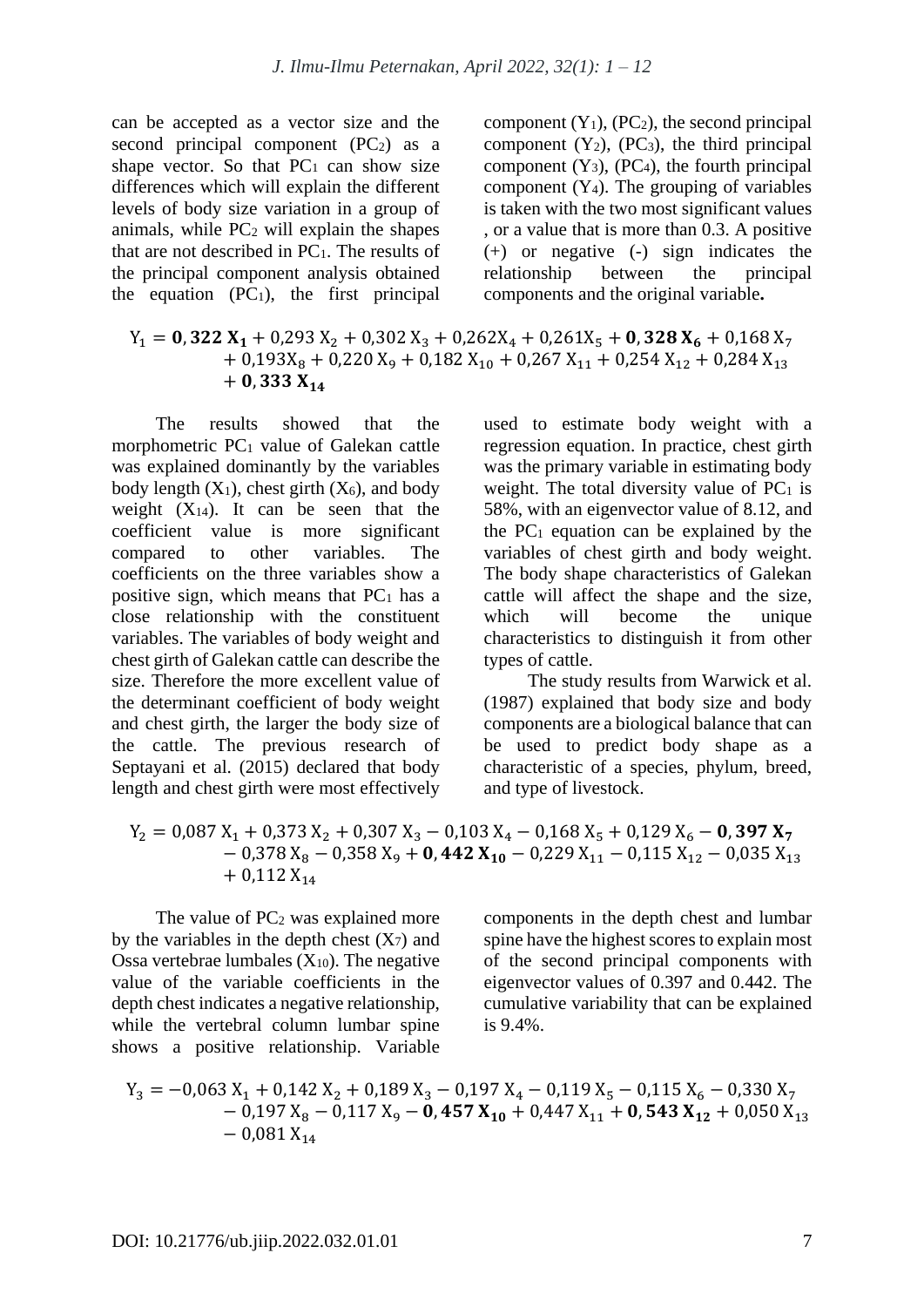The PC<sub>3</sub> value was explained more by the variables Ossa vertebrae lumbales  $(X_{10})$ and Ossa metatarsal  $(X_{12})$ . The negative value of the variable coefficients in the chest indicates a negative relationship, while the Ossa metatarsal shows a positive

relationship. The variable components of Ossa vertebrae lumbales and Ossa metatarsal have the highest eigenvectors of 0.457 and 0.543. They can explain most of the third component with a cumulative diversity value of 8%.

$$
Y_4 = 0,171 X_1 + 0,096 X_2 + 0,166 X_3 + 0,406 X_4 - 0,104 X_5 - 0,078 X_6 + 0,487 X_7 - 0,020 X_8 - 0,607 X_9 - 0,220 X_{10} + 0,020 X_{11} + 0,023 X_{12} - 0,309 X_{13} - 0,046 X_{14}
$$

The value of PC<sub>4</sub> was explained more by the variables in the depth chest  $(X<sub>7</sub>)$  and vertebrae thoracicae  $(X_9)$ . The negative value on the variable coefficient of Ossa vertebrae thoracicae ae indicates a negative relationship, while the PC<sup>4</sup> in the chest shows a positive relationship. Variable components in the chest and Ossa vertebrae thoracicae ae have the highest eigenvectors of 0.487 and 0.607. They can explain most of the third component with a cumulative diversity value of 5.5%.

Generally, the variable components of Galekan cattle can be explained by components of body weight, chest girth, chest depth, Ossa vertebrae lumbales, Ossa metatarsal, and Ossa vertebrae thoracicae ae. Characteristics of body weight, chest girth, and the depth of chest can describe the size of Galekan cattle. Morphometric

characteristics of Aceh cattle, PO cattle, and Bali cattle, stating that Bali cattle have a chest girth as a feature of depth chest size and become a marker of shape, shoulder height as a size marker, and depth chest as a shape marker in PO cattle as well. Furthermore, body length is a marker of body size and thoracicae

as a shape characterization in Aceh cattle (Mahmudi et al. 2019). The morphometric characteristics of Galekan cattle have similarities with Bali cattle in the pectoral circumference and inner chest variables, PO cattle have similar characteristics in the depth chest and Aceh cattle in the Ossa vertebrae thoracicae ae bone group. The most variables that influenced the body size and body shape of Galekan cattle were body weight and chest girth.



**Figure 2.** Visualization of the grouping of Galekan cattle by subpopulation

Based on the biplot visualization, it was found that the Galekan cattle in the UPT formed a crowd of  $PC_1$  and  $PC_2$  sizes. Crossbreeding does not occur in Galekan cattle that are kept in UPT. The cattle have natural mating with Galekan bulls.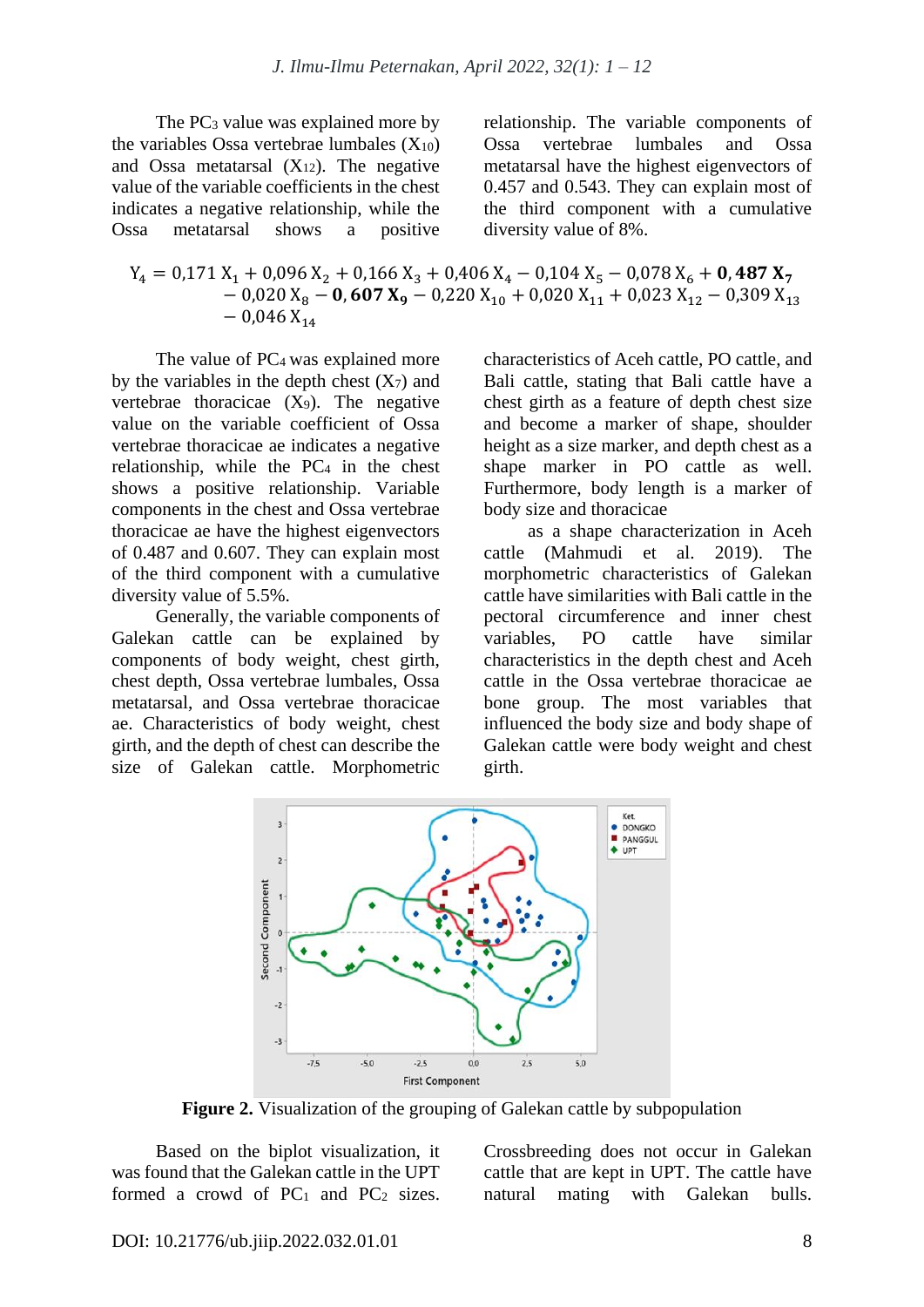Meanwhile, Galekan cattle kept by smallholder farmers located in Dongko and Panggul Sub Districts have potentially crossbred with other breeds due to the artificial insemination program by the government. Hartatik et al. (2009) stated that the greater of genotypes number shared between individuals or groups of livestock, the higher the genetic similarity.

In addition, the higher the proportion of distinct genotypes possessed by a group or individual, the higher the degree of genetic differences. Based on the results of PI visualization, it was found that  $PI_6$  and  $PI_8$ formed a crowd in the same quadrant while PI0, PI2, and PI<sup>4</sup> were scattered in the other three quadrants. Because of the peak growth, the diversity at the  $PI_2$  and  $PI_4$  levels occurs in this phase. Therefore feed and management will affect to accelerated growth pattern and muscle development of the cattle.



**Figure 3.** Visualization of the grouping of Galekan cattle PI<sub>0</sub>, PI<sub>2</sub>, PI<sub>4</sub>, PI<sub>6</sub>, and PI<sub>8</sub>

However, when the cattle reach the  $PI_6$ and PI<sup>8</sup> phases, the growth rates slow down and affect body size. According to Kuswati and Susilawati (2016), growth increases body size that occurs over time, and growth will slow down when the livestock has reached the adult stage. In the PI<sub>0</sub> phase, cattle focus more on frame size growth, determining size development as mature animals. Furthermore, Firdausi et al. (2012) stated that frame size had a very significant effect ( $p<0.01$ ) on daily body weight gain, it was because of the difference's proportions of primary carcass tissue (muscle, bone, and fat) at the same age. Galekan cattle have relatively high productivity with an average adult body weight of  $306.31 + 60.02$  kg. They can adapt to feed conditions in the form of hay and natural grasses that farmers commonly give. In their research, Ahmad et al. (2004) stated that the growth rate of cattle, particularly the highest body weight,

occurred due to compensatory growth, which is a condition where cattle become more responsive to feed quality improvements.

The results showed that the morphometric variables of Galekan cattle formed five groups of crowds that were closely related to each crowd variable. Variables close to each other indicate that these variables have a close correlation. Crowds of chest girth, body length, and body weight are in one crowd, so any increase in body length and chest girth will affect body weight and vice versa. The use of chest girth and body length to estimate body weight is often to be done to form a new formula. The study of Suliani et al. (2017) states that cattle body size, including body length and chest girth, can be used to estimate the body weight and carcass weight of cattle. The locomotor size groups of the metacarpal bones, metatarsal bones, and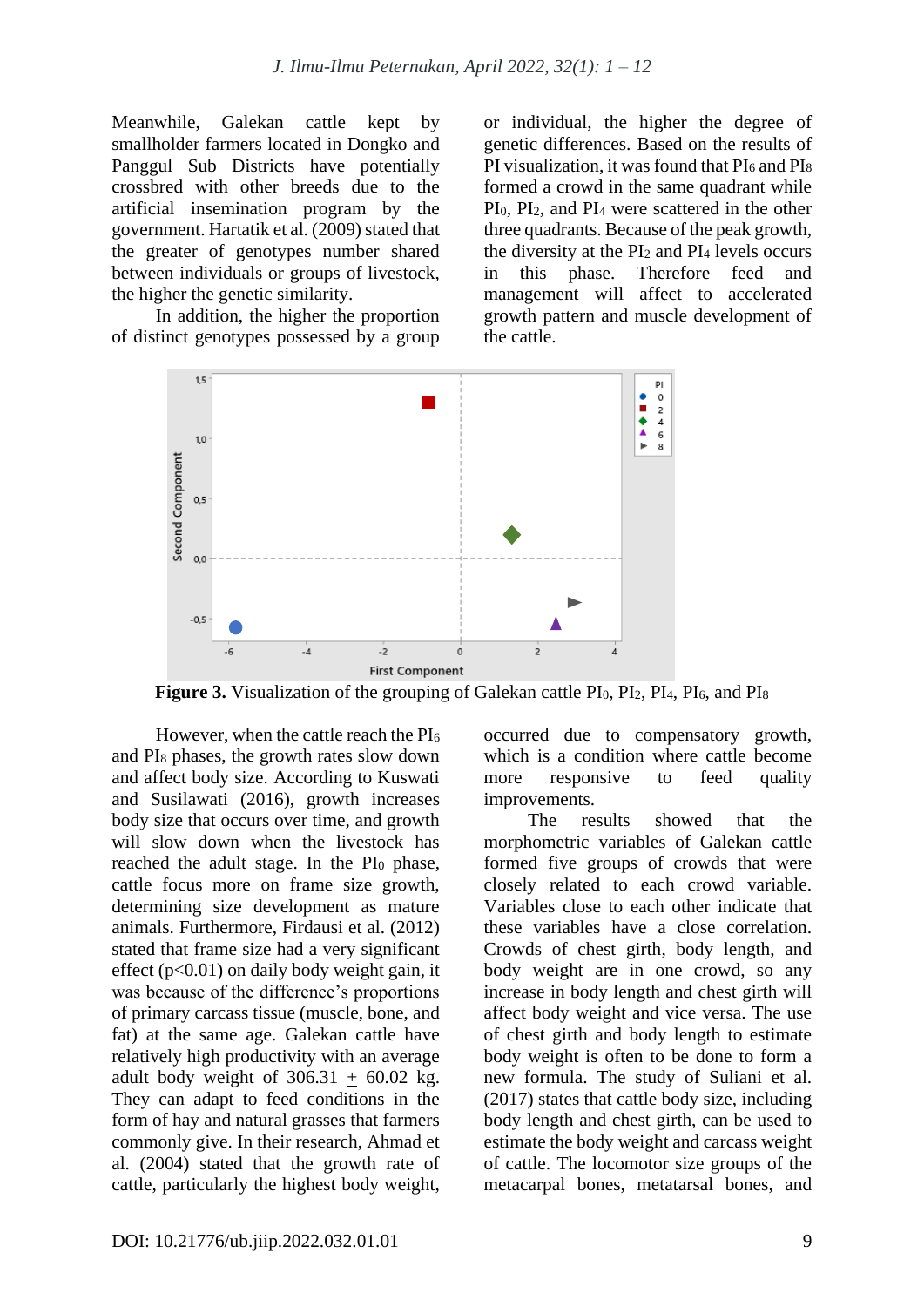scapula formed a crowd of one group with head size, namely head length and head width. From this crowd, it can be concluded that the correlation between the size of the locomotor bones and the cattle's head is close. According to Sampurna et al. (2014), the ossa metacarpal, ossa metatarsal, and scapula are the primary growth centers of the body and then create the cranium (spine). The results showed that the withers height and hip height formed a crowd, which means that the withers height will affect the hip height. These two variables contribute to creating body posture. The more excellent withers and hip height value, the taller Galekan cattle. In addition, there was a growth interaction between the wither height and hip height (Pradana et al. 2014). The group of chest-forming Galekan cattle, Ossa vertebrae thoracicae ae and depth chest, was close to the size of the length of the Ossa vertebrae cervicales group. Meantime, the Ossa vertebrae lumbales group formed a separate group, which means that the correlation with other variables was very low. It could be explained that the Ossa vertebrae lumbales are one of the groups of bones that make up the cattle abdomen. Visualization of body size and shape markers based on the results of the PCA of Galekan cattle based on PI6- PI<sup>8</sup> is presented in Figure 4.



**Figure 4.** Visualization of the grouping of Galekan cattle based on the correlation variable

## **CONCLUSIONS**

Most Galekan cattle have qualitative characteristics of dominant body color; light brown with smeared body color borders, a black dorsal line, white smeared legs and buttocks, black vulva color, and black tail tip. The color pattern of the head is the same as the dominant body color, the muzzle is black, the upper and lower lips are black, the eye area is smeared with white, the eye circles are black, and the eyelashes are black, and the ears are black. Characteristics of the body shape of Galekan cattle are horns upward, no hump, and thin dewlap.

The high diversity of body sizes of Galekan cattle is shown in  $PI_2$  and  $PI_4$ because, at this stage, the growth rates are very high. Based on morphometrics using T 2 -Hotelling, sub-population cattle kept in UPT, Dongko, and Panggul Sub Districts had a significant difference in size ( $p<0.05$ ), which was influenced by the variables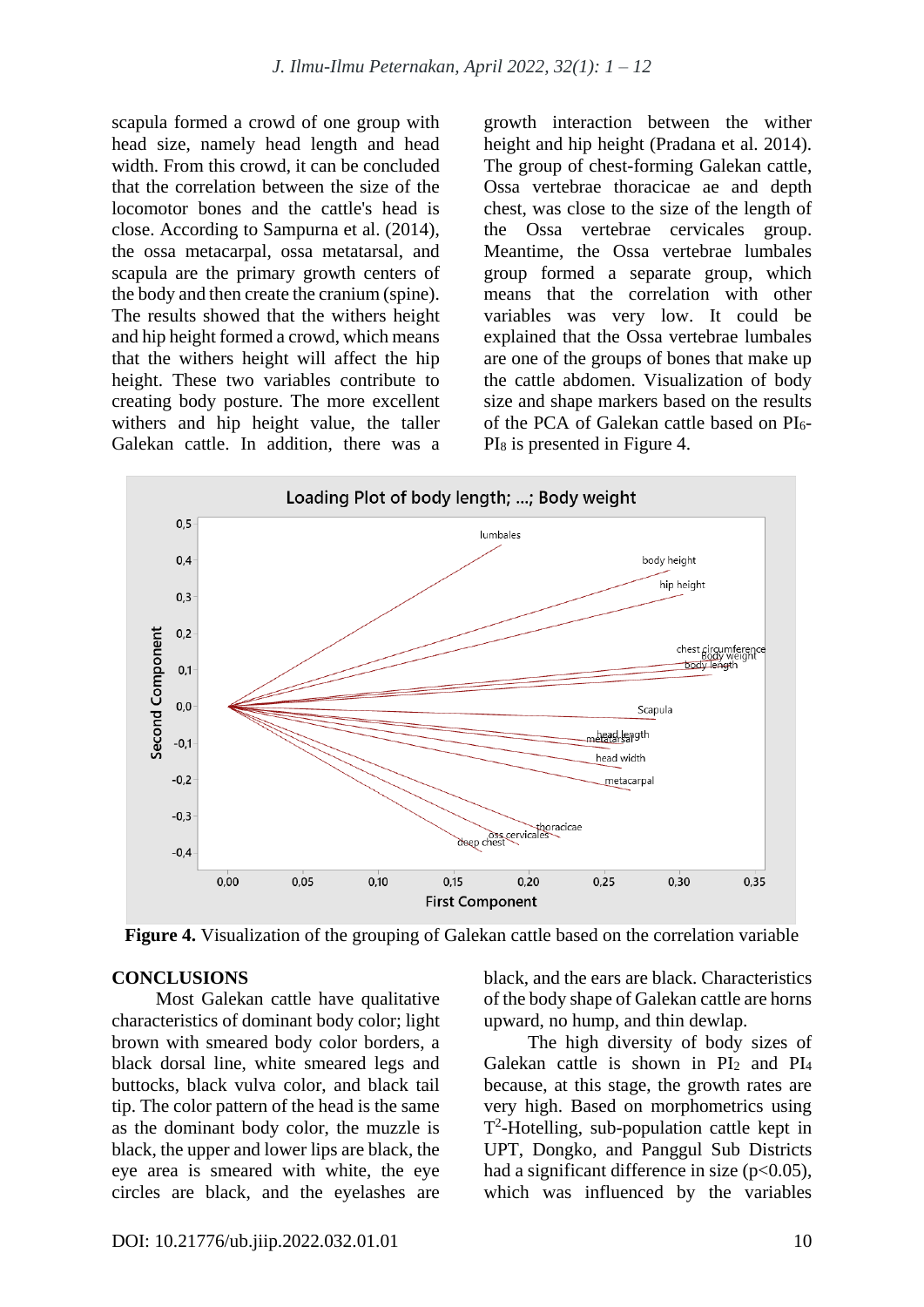withers height  $(X_2)$  and hip height  $(X_3)$ . The PCA results of Galekan cattle can be characterized based on the component variables of body weight, chest girth, depth chest, Ossa vertebrae lumbales, Ossa metatarsal, and Ossa vertebrae thoracicae ae, which can represent the whole crowd of morphometric variables.

#### **REFERENCES**

- Ahmad, S. N., Siswansyah, D. D., & Selatan, K. B. (2014). Kajian sistem usaha ternak sapi potong di Kalimantan Tengah. *Jurnal Pengkajian Dan Pengembangan Teknologi Pertanian*, *7*(2), 155–170.
- Badan Standarisasi Nasional. (2013a). *Bibit Sapi Potong* (2nd ed.). BSN.
- Badan Standarisasi Nasional. (2013b). *Bibit Sapi Potong* (2nd ed.). BSN.
- Badan Standarisasi Nasional. (2015). *Bibit Sapi Potong* (6th ed.). BSN.
- Badan Standarisasi Nasional. (2017). *Bibit Sapi Potong* (4th ed.). BSN.
- Fao. (2012). Phenotypic characterization of animal genetic resources. In *FAO Animal Production and Health Guidelines* (11th ed.). FAO Animal Production and Health Guidelines.
- Firdausi, A., Susilawati, T., Nasich, M., & Kuswati. (2012). Pertambahan bobot badan harian sapi brahman cross pada bobot badan dan frame size yang berbeda. *TERNAK TROPIKA Journal of Tropical Animal Production*, *13*(1), 52–61.
- Hartatik, T., Mahardika, D. A., Widi, T. S. M., & Baliarti, E. (2012). (Characteristic and performance of limousin-Madura Grade and Madura Cows in Sumenep and Pamekasan Regencies. *Buletin Peternakan*, *33*(3), 143–147. https://doi.org/10.21059/bul etinpeternak.v33i3.109
- Heryani, L. G. S., Susari, N. N. W., & Gunawan, I. W. N. F. (2018). Variabel komponen utama pada morfometrik sapi putih taro berdasarkan pengukuran badan. *Buletin Veteriner Udayana*, *10*(1), 93. https://doi.org/ 10.24843/bulvet.2018.v10.i01.p15
- International Committee Veterinary Gross Anatomical Nomenclature. (2017). *Nomina Anatómica veterinaria* (Hanover, Ghent, M. Columbia, & R. de Janeiro (eds.); 6th ed.).
- Kuswati, & Susilawati, T. (2016). *Industri Sapi Potong*. UB Press.
- Mahdi, A., Wiyono, H. T., & Suratno, S. (2014). Relationship bali cattle (bos sondaicus muller) and banteng (bos bibos d'alton) approach through the craniometric. *Jurnal Ilmu Dasar*, *14*(2), 121–128. https://doi.org/10.19 184/jid.v14i2.641
- Mahmudi, M., Priyanto, R., & Jakaria, J. (2019). Karakteristik morfometrik sapi aceh, sapi po dan sapi bali berdasarkan analisis komponen utama (AKU). *Jurnal Ilmu Produksi Dan Teknologi Hasil Peternakan*, *7*(1), 35– 40. https://doi.org/10.29244/jipthp.7. 1.35-40
- Mohamad, K., Olsson, M., Andersson, G., Purwantara, B., van Tol, H., Rodriguez, H. M., Colenbrander, B., & Lenstra, J. (2012). The origin of indonesian cattle and conservation genetics of the bali cattle breed. *Reproduction in Domestic Animals*, *47*, 18–20. https://doi.org/10.1111/ j.1439-0531.2011.01960.x
- Noor, R. R. (2008). *Genetika Ternak*. Penebar Swadaya.
- Nurgiartiningsih, V. M. A. (2010). Sistem breeding dan performans hasil persilangan sapi madura di Madura. *TERNAK TROPIKA Journal of Tropical Animal Production*, *11*(2), 23–31.
- Pradana, I. M. Y. W., Sampurna, I. P., & Suatha, I. K. (2014). Pertumbuhan dimensi tinggi tubuh pedet sapi bali. *Buletin Veteriner Udayana*, *6*(1), 81–85.
- Sampurna, P., Saka, I. K., Oka, G. L., & Putra, S. (2014). Patterns of growth of bali cattle body dimensions. *Journal of Science and Technology*, *4*(1), 20–30.
- Septayani, N. N. J., Suatha, I. K., & Sampurna, I. P. (2015). Hubungan antara dimensi panjang induk dengan pedet pada sapi bali. *Buletin Veteriner*